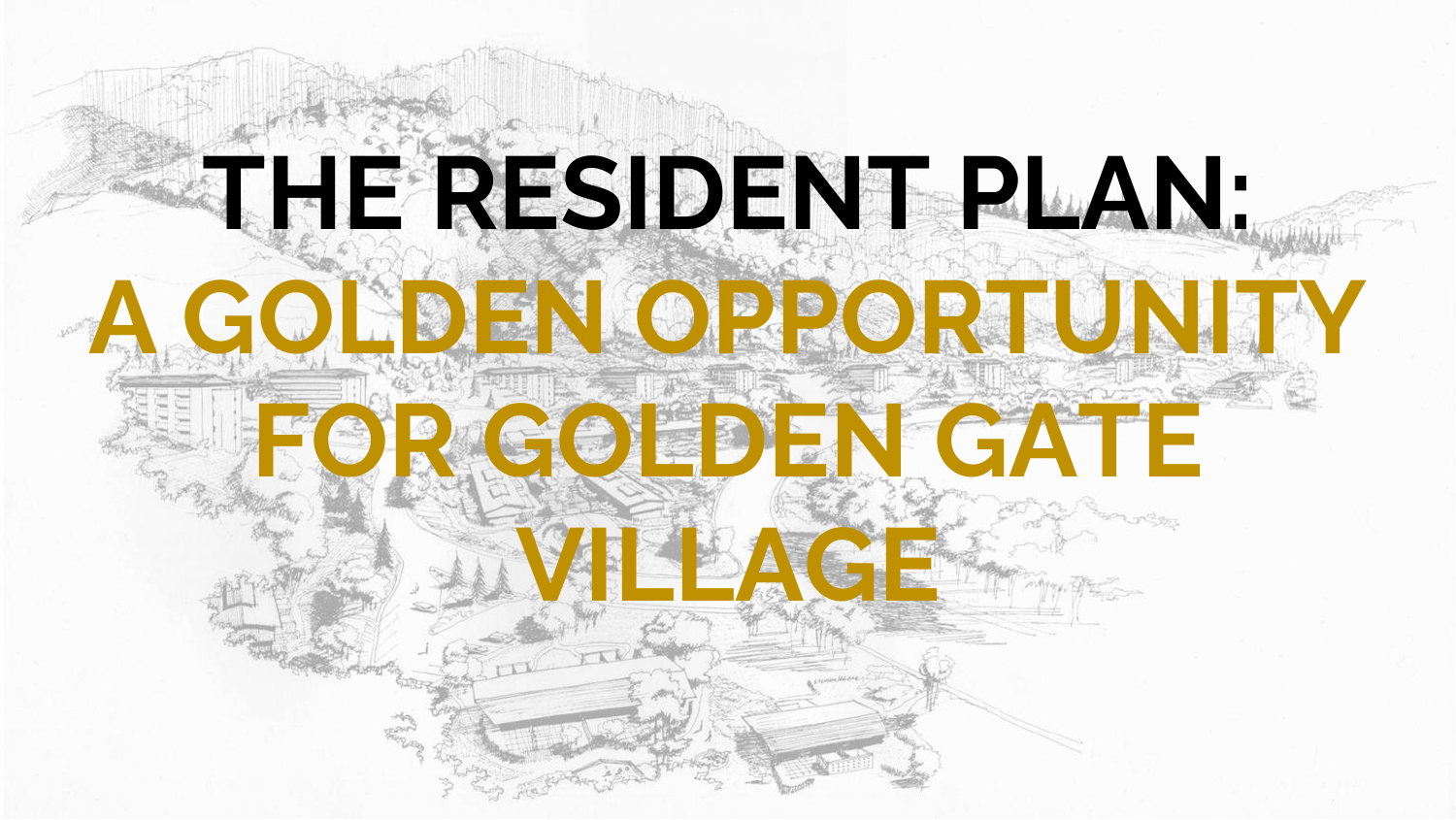#### *Warnecke Archives - Original Design for Golden Gate Village*

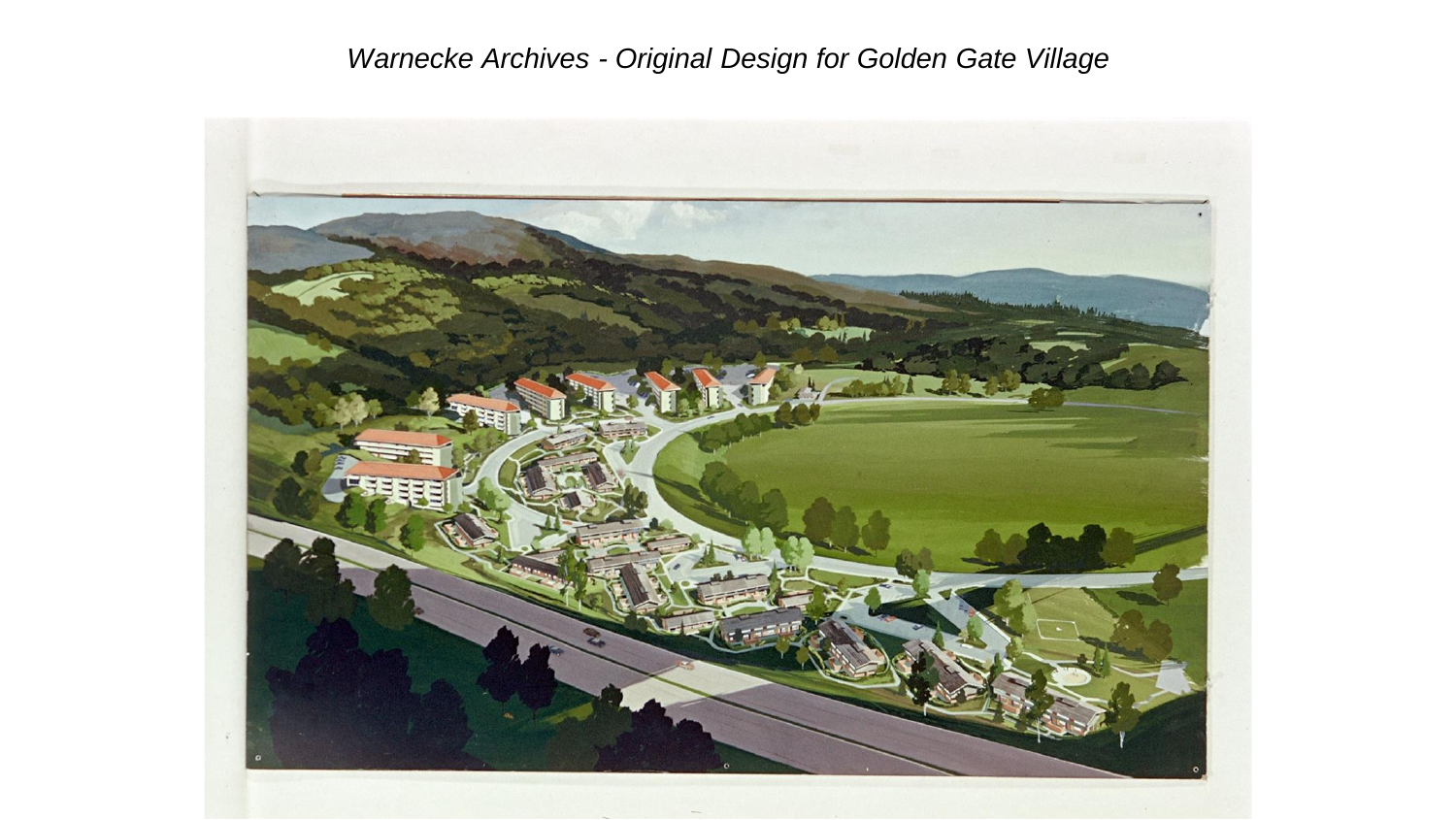#### **CURRENT CONDITIONS**

**Golden Gate Village residents face serious, ongoing habitability and health issues with their units, including black mold, leaky plumbing, faulty wiring, and lack of heat.**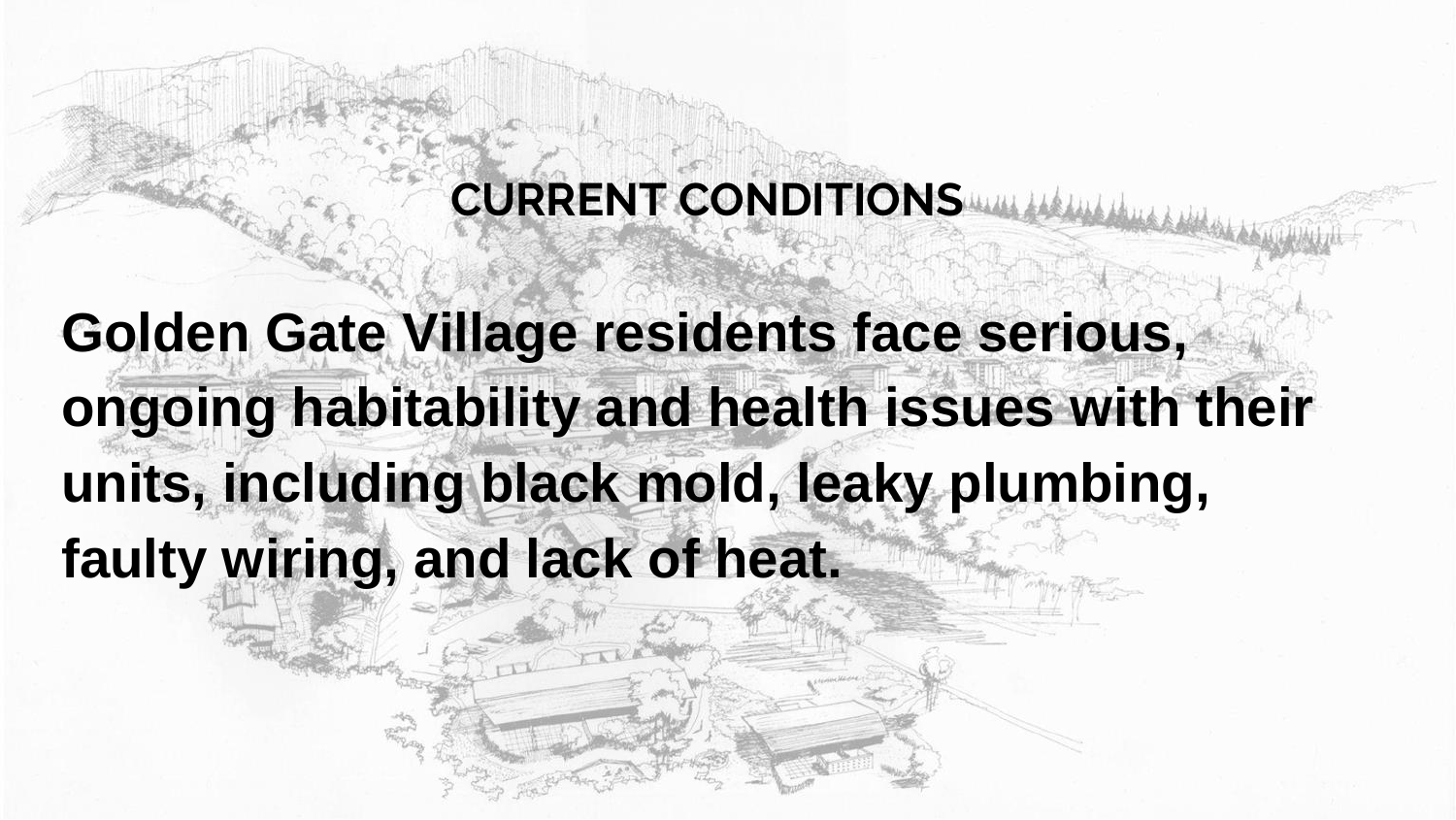

The Resident Council has developed a revitalization plan to address these unsafe conditions that costs less money, saves time and addresses years of inequity.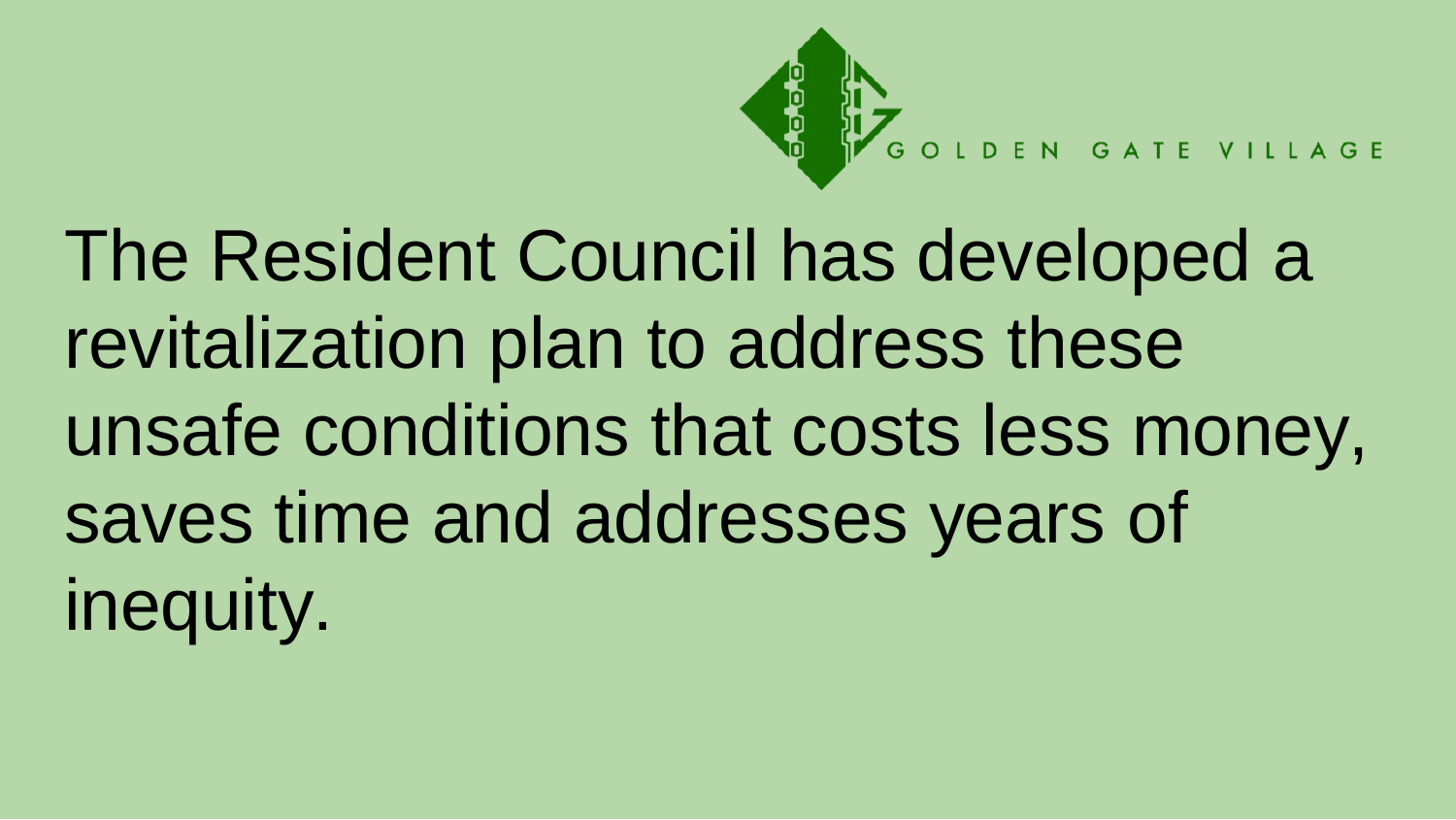

### **THE RESIDENT PLAN WAS DEVELOPED WITH THE HELP OF RENOWNED OUTSIDE EXPERTS**

- **Architectural Resources Group (ARG)**
- **Arup**
- **Roth/LaMotte Landscape Architecture**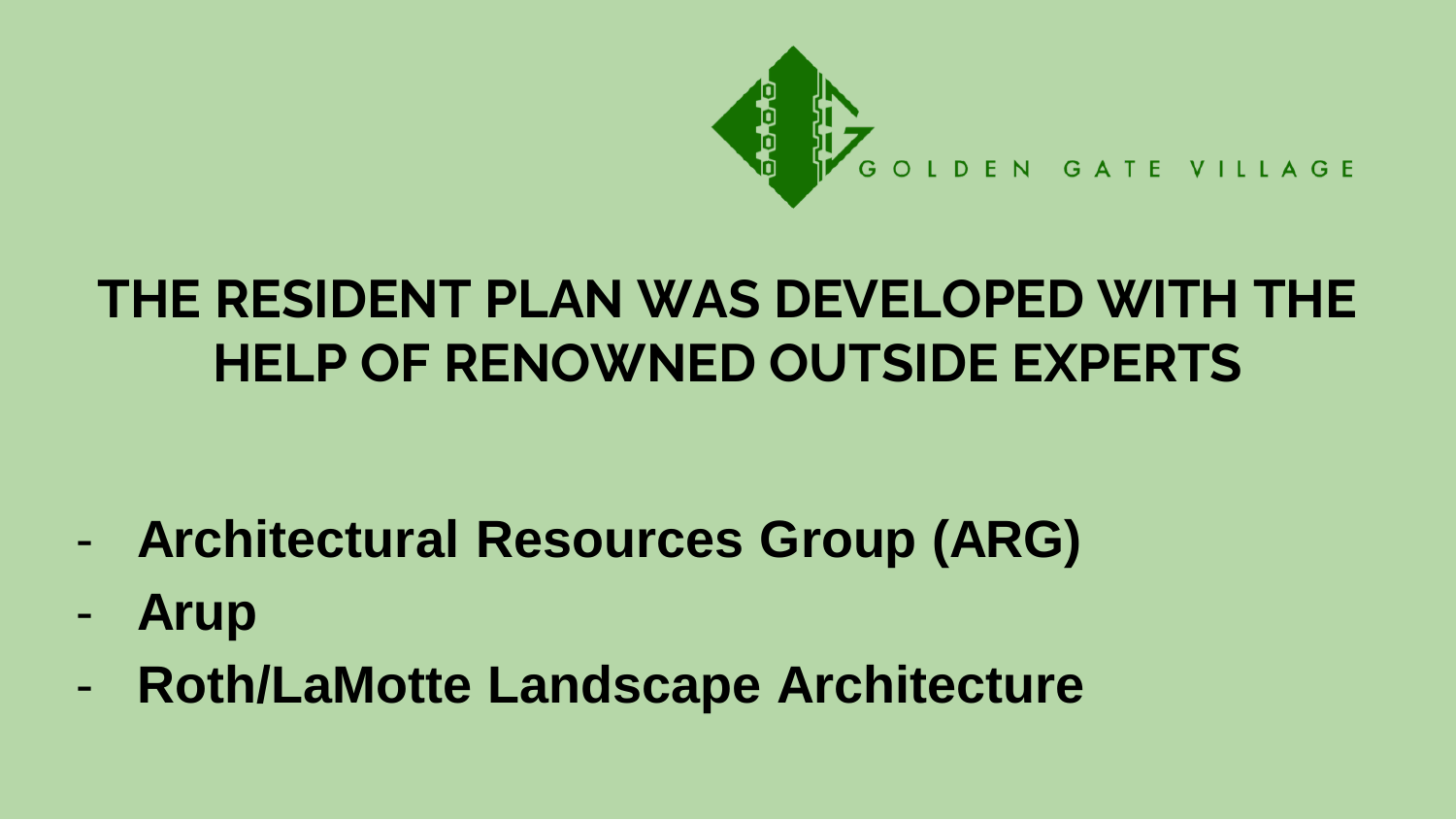# **PLAN OVERVIEW**

- **Renovation of existing units**
- **No new construction**
- **Preservation of historic buildings**
- **No displacement of tenants**
- Less expensive to build
- Less time to complete
- **Creates sustainable, resilient community**
- **Provides resident equity and job training opportunities**
- **Reverses decades of neglect and indifference**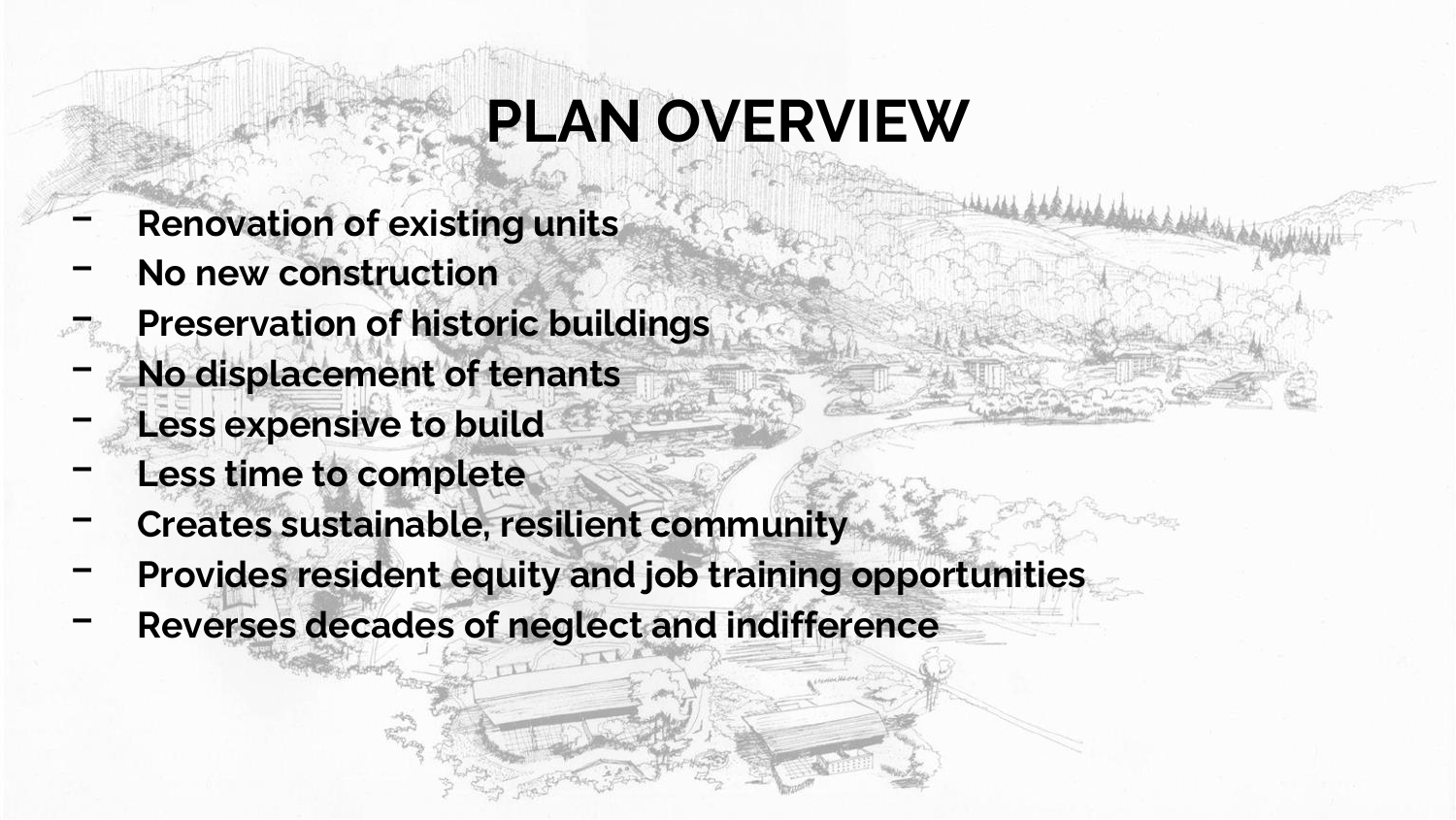

## **THE PLAN ADDRESSES HUD CONCERNS**

A community-driven process that offers:

- Expanded and different housing opportunities without new construction
- New building opportunity for project-based Section 8 housing
- Extensive community/meeting spaces
- Expanded outdoor recreation space
- **Preservation of historic structures**
- A model for public housing projects nationwide
- Aligns with the Green New Deal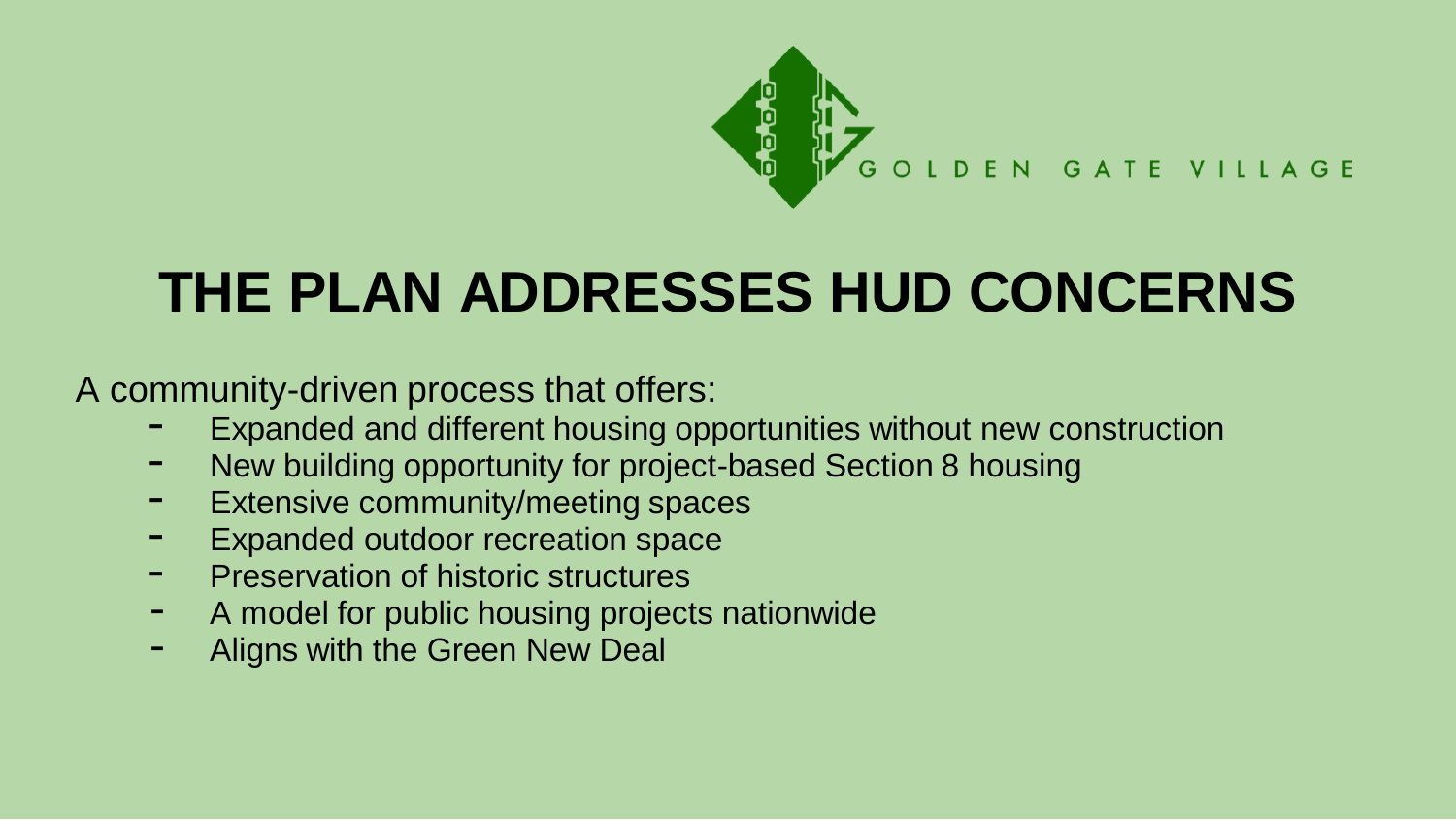

# **KEY DESIGN CONSIDERATIONS**

- Maintain historic integrity and preserve community
- Upgrade overall building performance, sustainability, and resiliency in line with current best practices
- Return landscaping to Halprin's original vision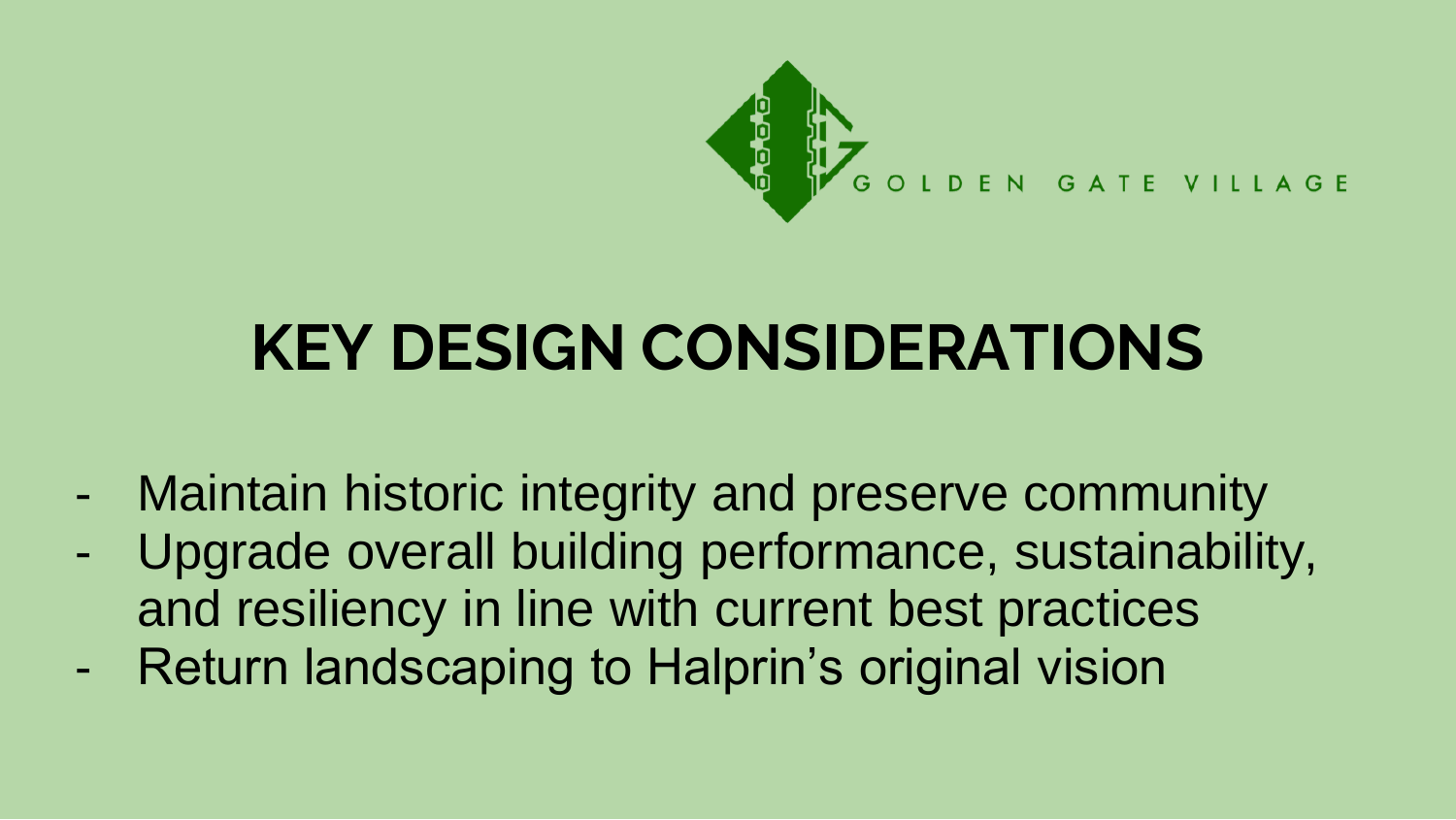

# **SUSTAINABILITY**

You will hear from our consultant Arup shortly about specific sustainability and resiliency strategies for:

- Energy
- Solar
- Water
- Healthy building materials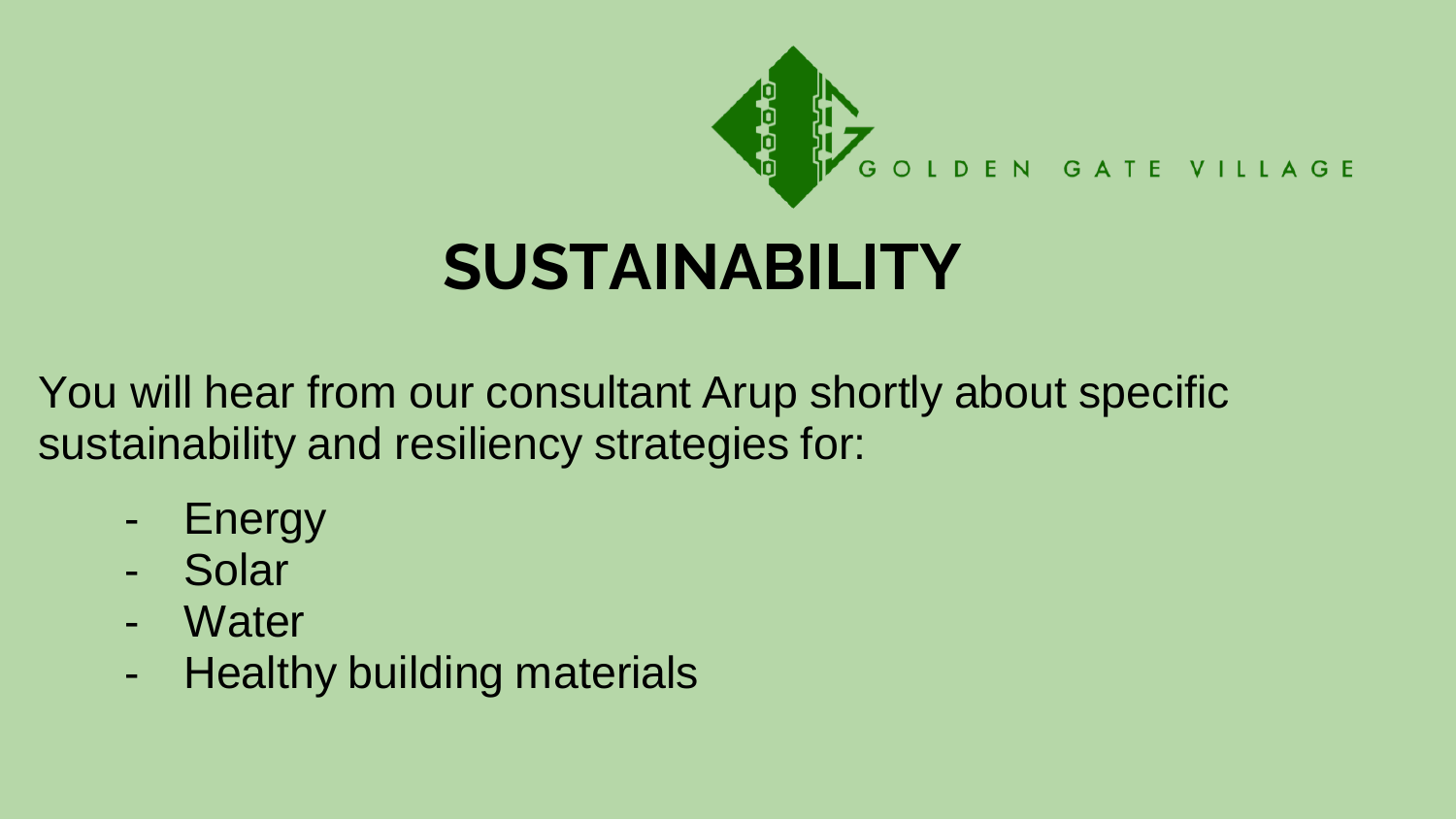

# **RESIDENT EQUITY**

The Resident Plan also addresses four key issues identified by the community:

- **Equity**
- **Control**
- **Inheritability**
- **Revitalization**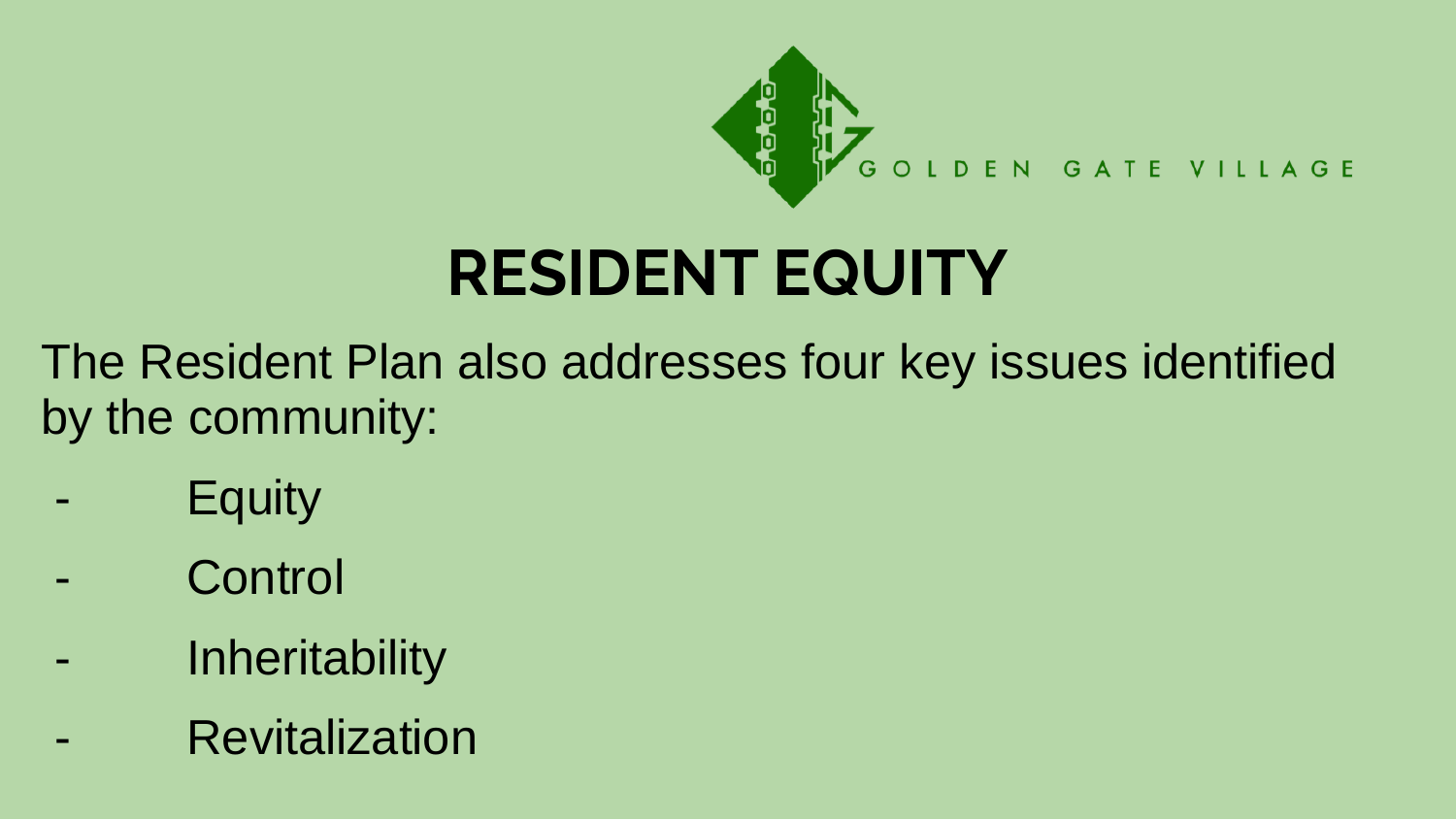

#### **SOLUTION: BUILDING RESIDENT EQUITY THROUGH A LIMITED EQUITY HOUSING CO-OP (LEHC)**

- LEHC owns buildings and land
- LEHC housing is 100% Section 8-based
- GGV Resident Council is LEHC governing board
- $\bullet$  Tenant-shareholders each own a share in the LEHC
- Tenant-shareholders build equity
- Residents, if they wish, may continue to rent from the LEHC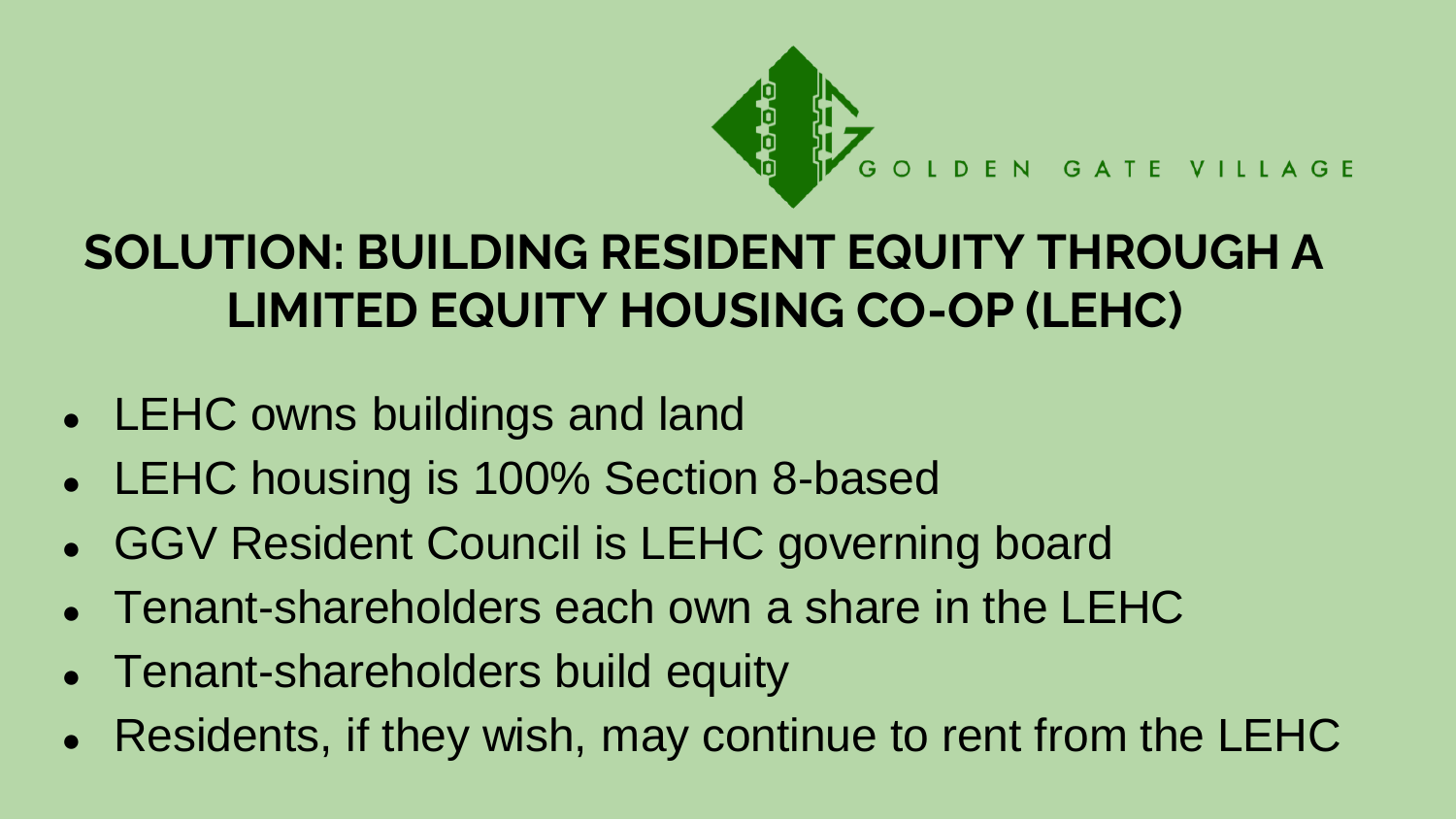

# **LEHC BENEFITS FOR RESIDENTS**

- Right to pass homes to heirs
- Permanently guaranteed affordability
- Residents have decision-making authority
- Preserves National Historic District permanently
- Offers an opportunity to build home equity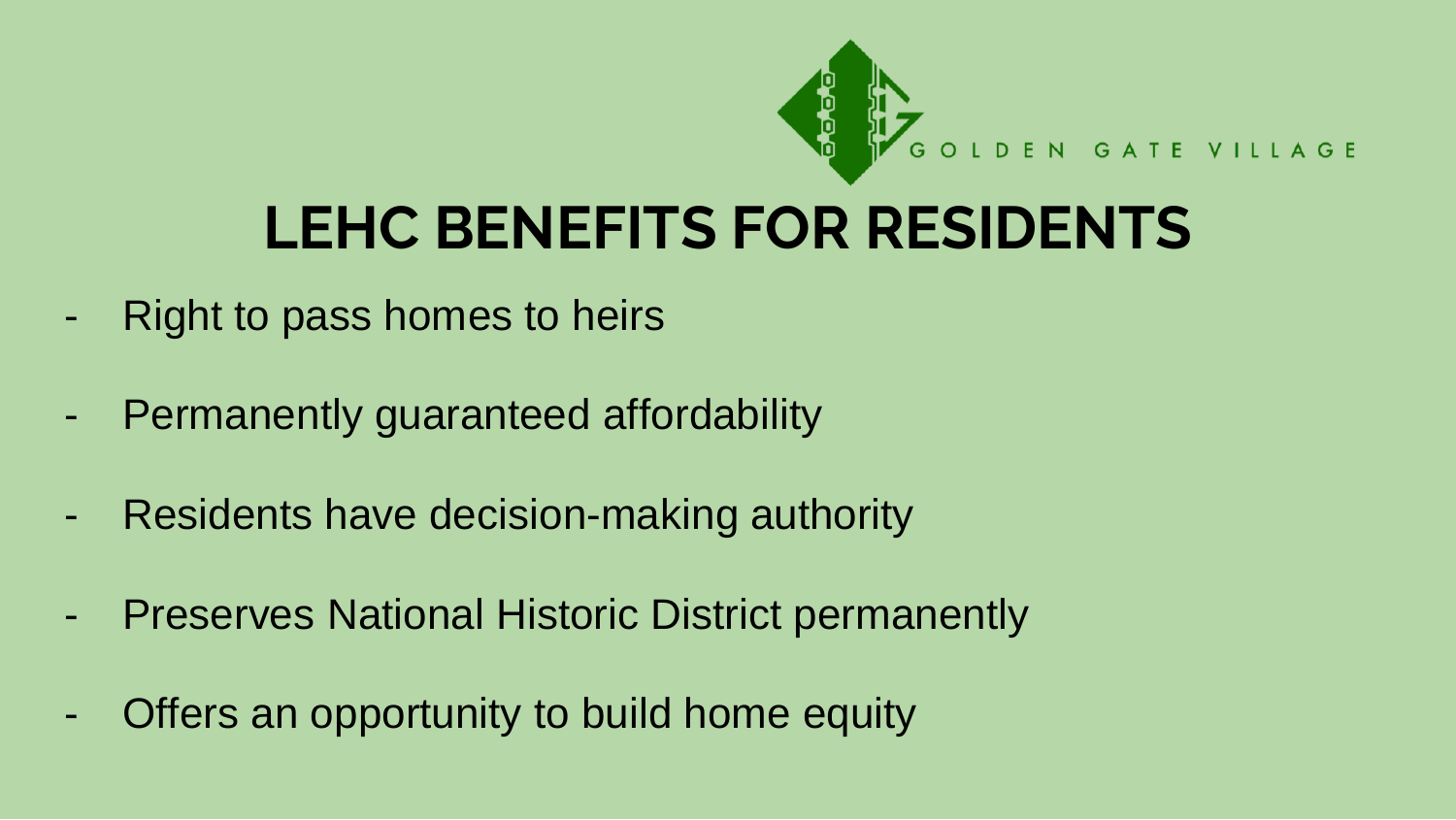

# **LEHC BENEFITS FOR COUNTY**

The Resident Plan addresses the problem that Marin is the most racially disparate county in California.

In Golden Gate Village, the county has a golden opportunity to make its own long-overdue reparations through land and home ownership for GGV residents.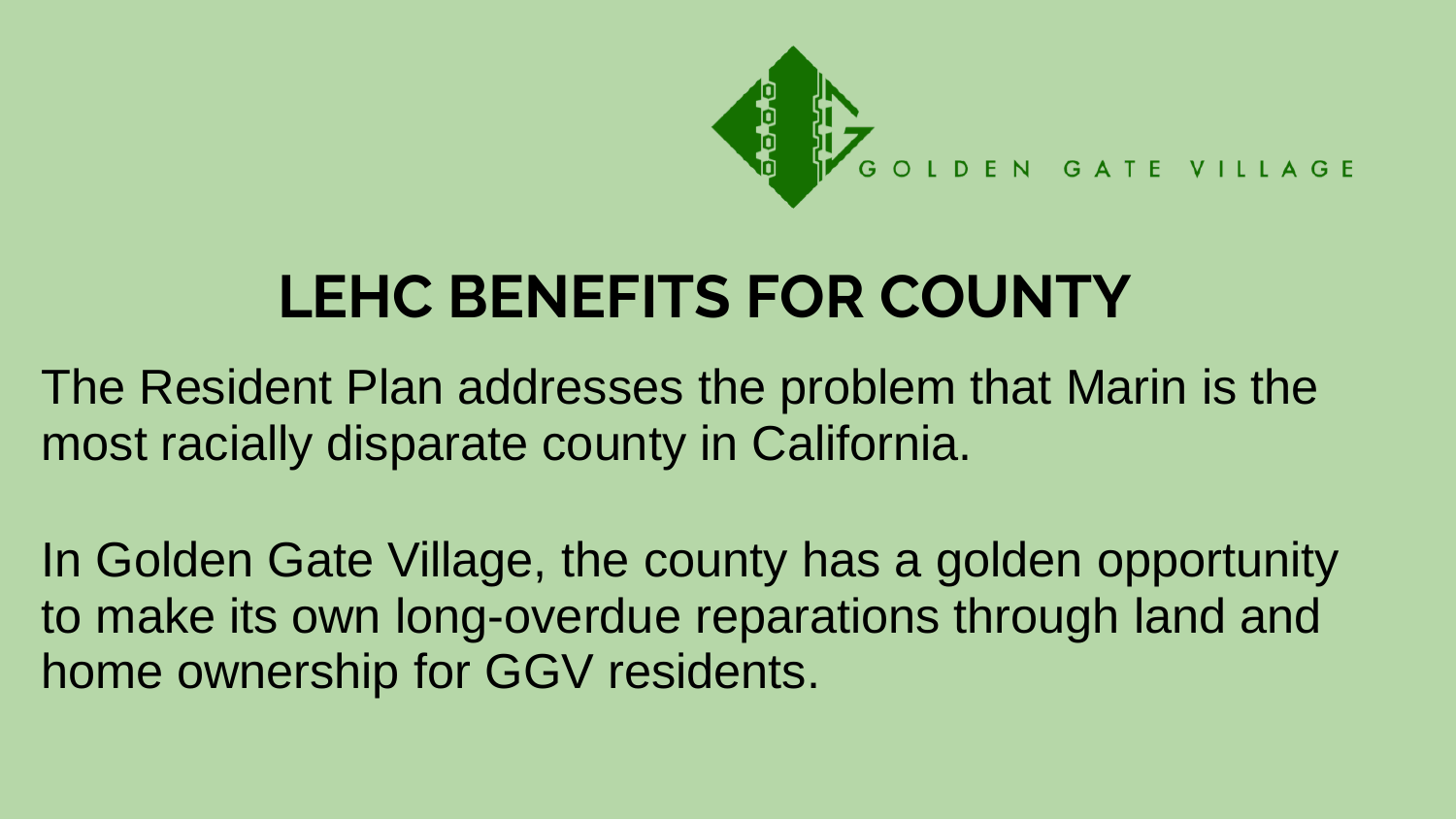

# **ADDRESSING SENIOR NEEDS**

- Underreported vs "over-housed." Everyone living in an apartment needs to be added to the lease.
- Safety modifications to existing units can be completed in months
- Long-standing community ties are an essential component of senior support
- Summit at Sausalito and 825 Drake (SB 35)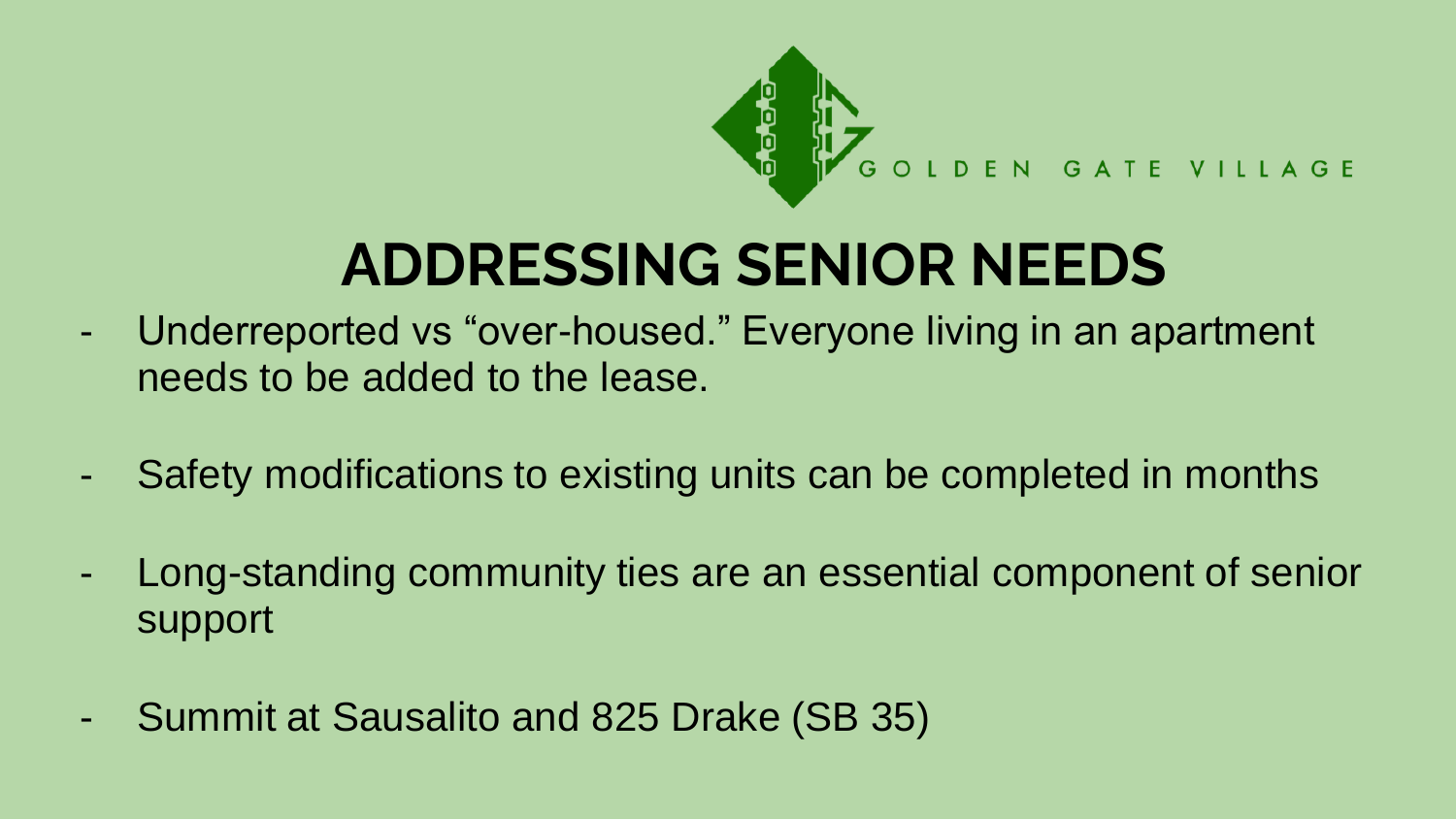### **KEEP IN MIND**

*By keeping elders in their homes the Resident Plan preserves their dignity, respects the bonds of community, and makes it possible for younger family members, who may have children of their own, to have a place to come home to when their parents pass.*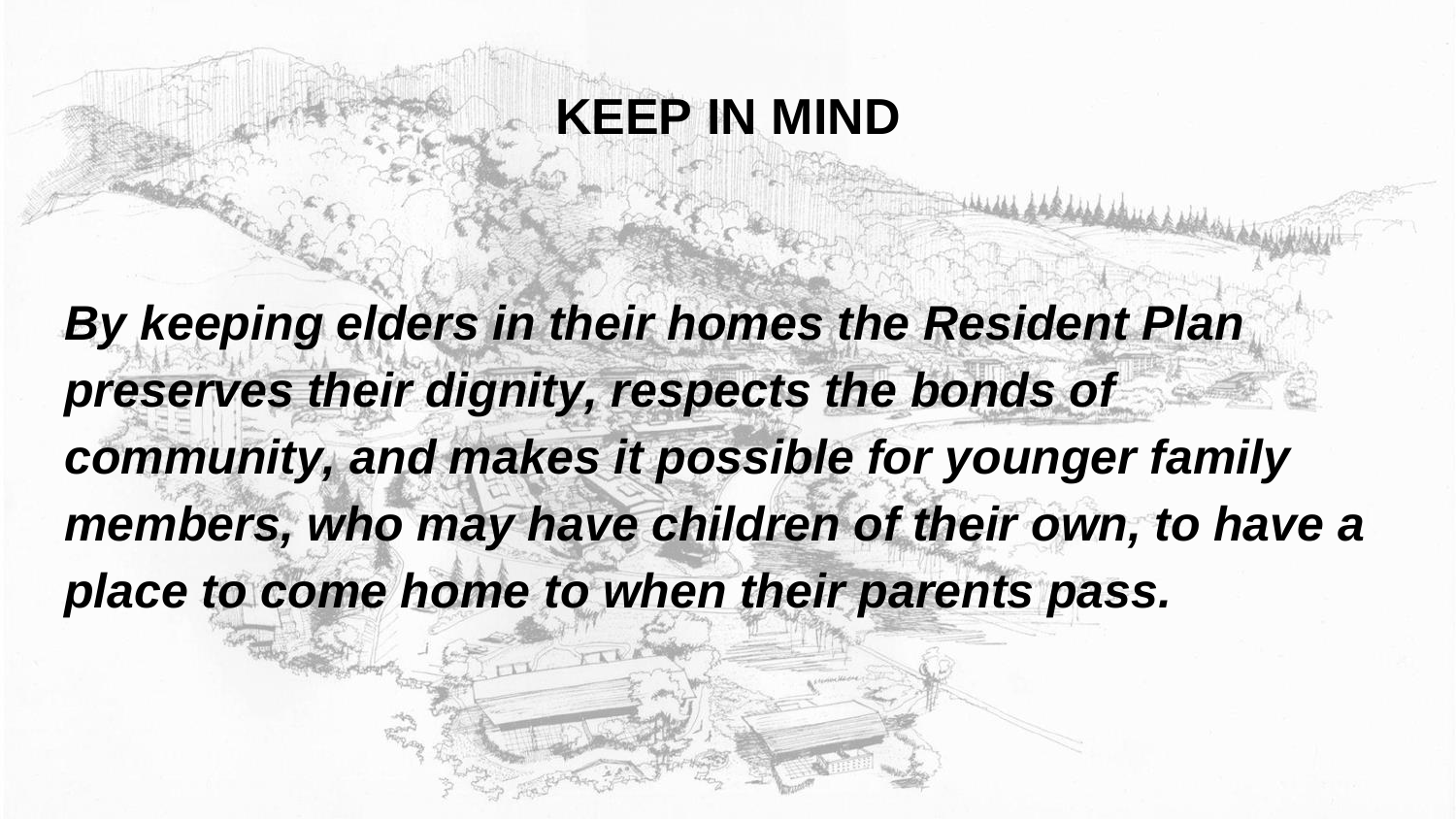

#### **FINANCING OPPORTUNITIES: STATE AND NATIONAL**

- Historic Tax Credits (Federal and State)
- Low Income Housing Tax Credits
- New Market Tax Credits
- Community Development Block Grants (CDBGs)
- CDBGs related to Historic Preservation
- California Strategic Growth Council
- Federal Home Loan Bank (SF)
- **National Trust for Historic Places**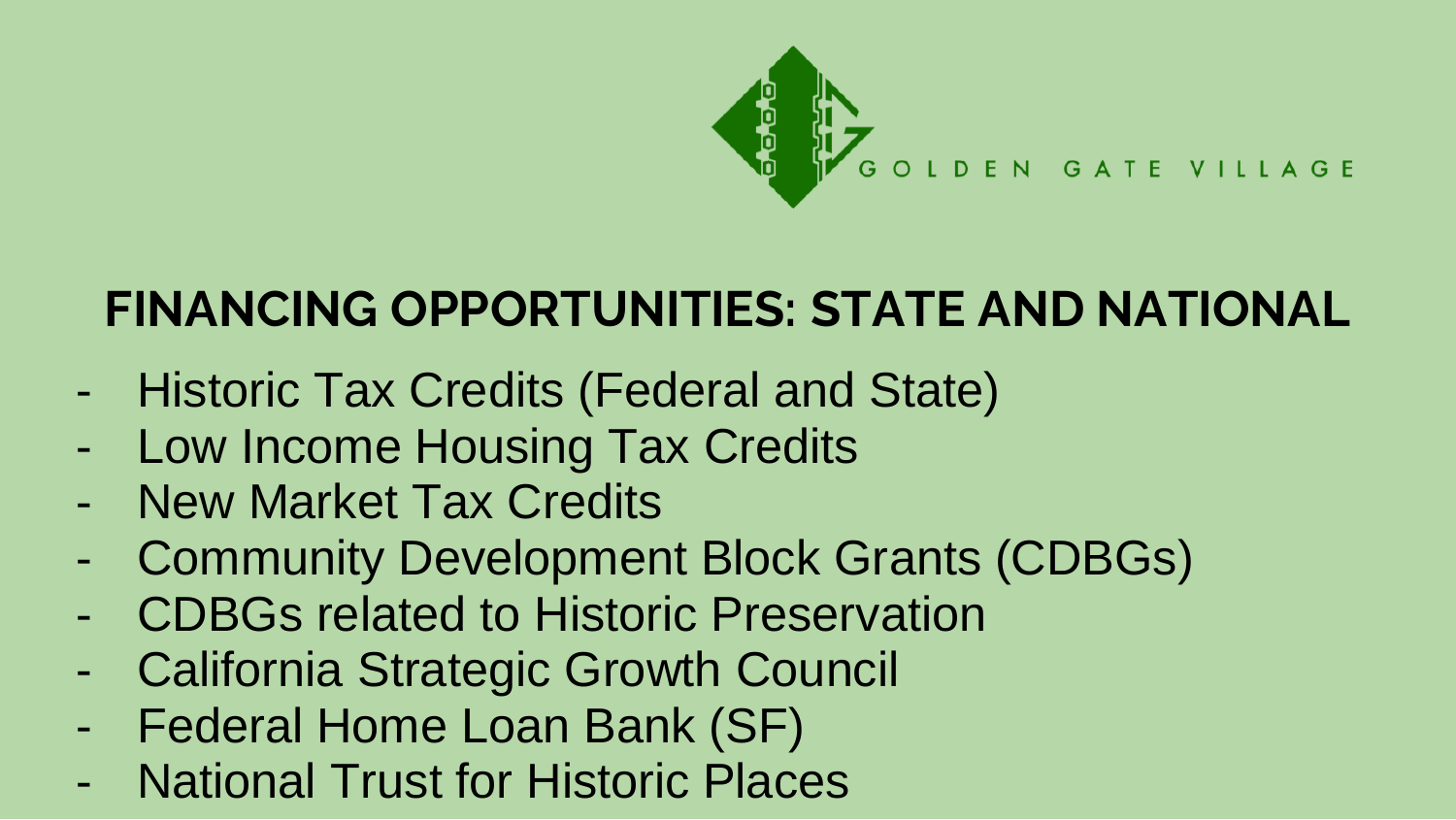

### **FINANCING OPPORTUNITIES: RACIAL/SOCIAL JUSTICE**

- National Park Service African American Civil Rights Grants
- Affordable Housing and Sustainable Communities Grants
- Various Federal, State, and local racial/social equity grants
- Foundations MCF, Ford, MacArthur
- Social Impact Bonds
- "Soft" Debt (local "in-lieu" funds)
- Corporate Affordable Housing Initiatives (e.g. Apple, Google, etc.)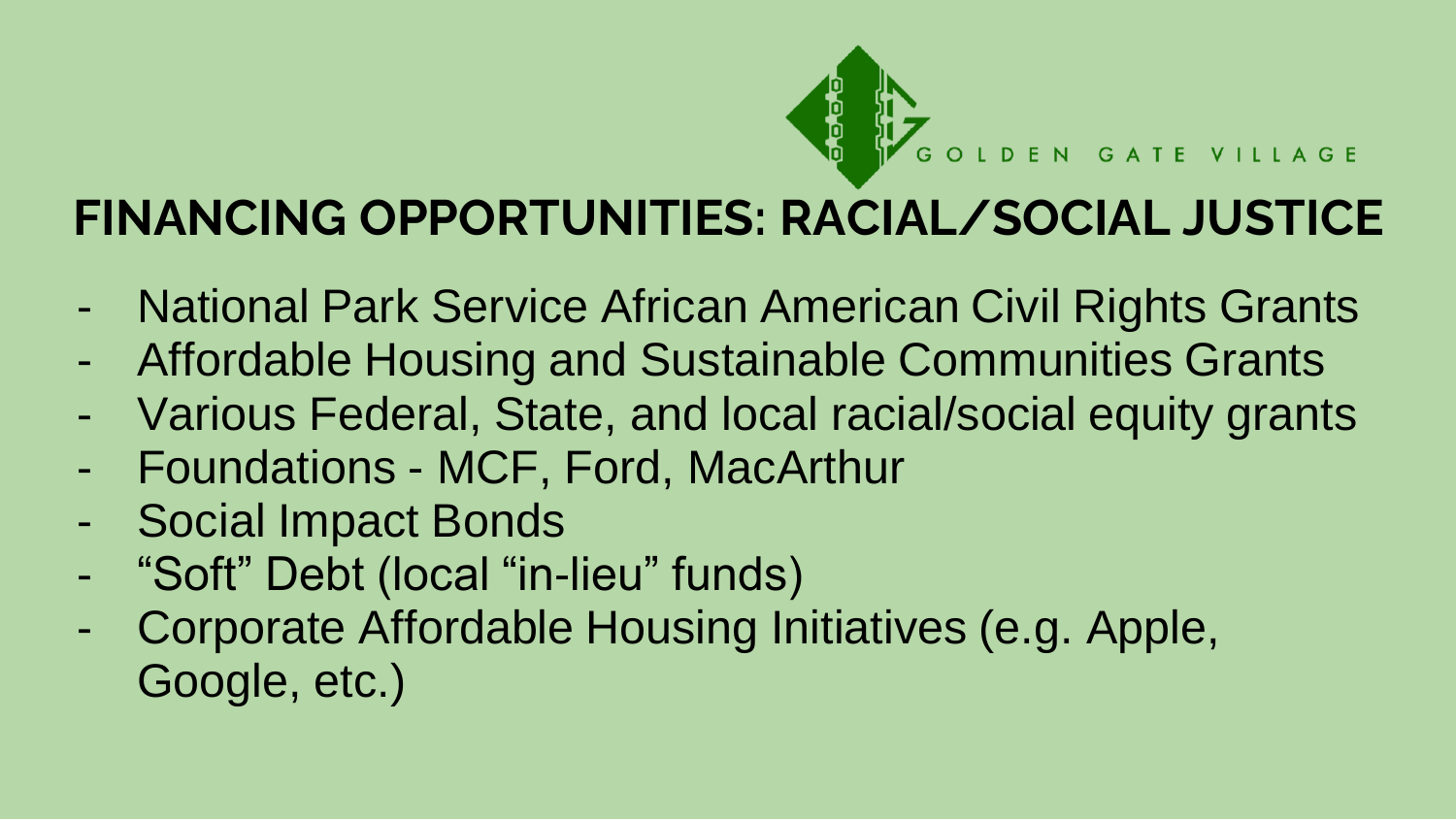

#### **FINANCING OPPORTUNITIES: JOB TRAINING/MFG**

- **Federal Apprenticeship Programs**
- Manufacturing USA Programs

### **FINANCING OPPORTUNITIES: GREEN NEW DEAL**

- California Energy Commission (CEC) Grants
- **Climate Change/Sustainability Grants**
- Cap & Trade Grant Pool
- Biden Infrastructure Plans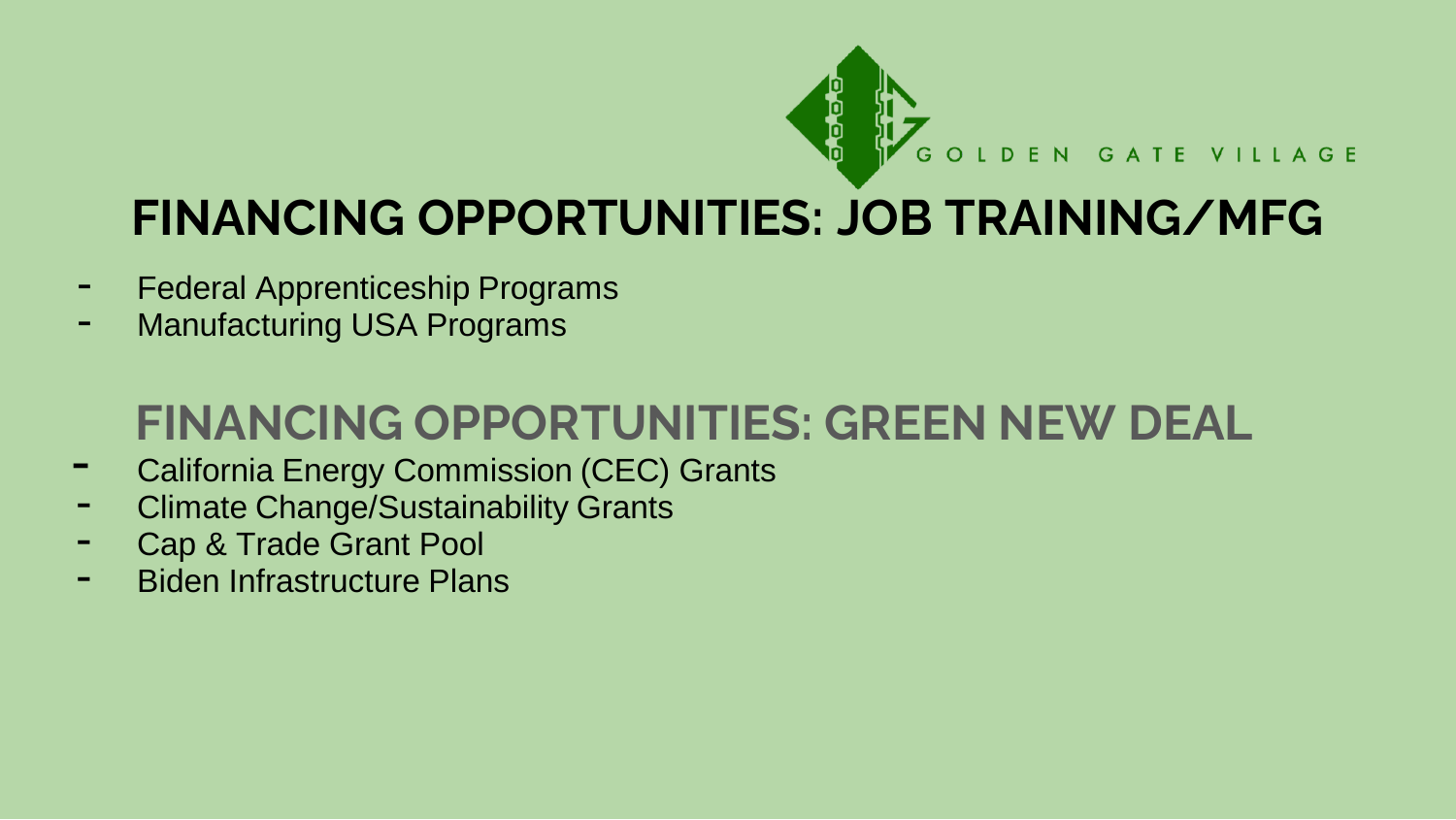

### **THERE IS BROAD SUPPORT FOR RESIDENT PLAN**

- Cornerstone Community Church of God in Christ Marin City
- St. Andrew Presbyterian Church, Marin City
- Congregation Rodef Shalom
- First Presbyterian Church of San Anselmo
- Marin Interfaith Council (a collaboration of 52+ congregations, 8 religious organizations, and 19 nonprofits)
- Sierra Club
- The Redwoods, Seniors For Peace<br>The Rup L(Showing Up for Racial Justic
- SURJ (Showing Up for Racial Justice) Marin
- **Friends of Golden Gate Village**
- Indivisible (various Marin chapters)
- **Turning Green**
- Yellow Letter Project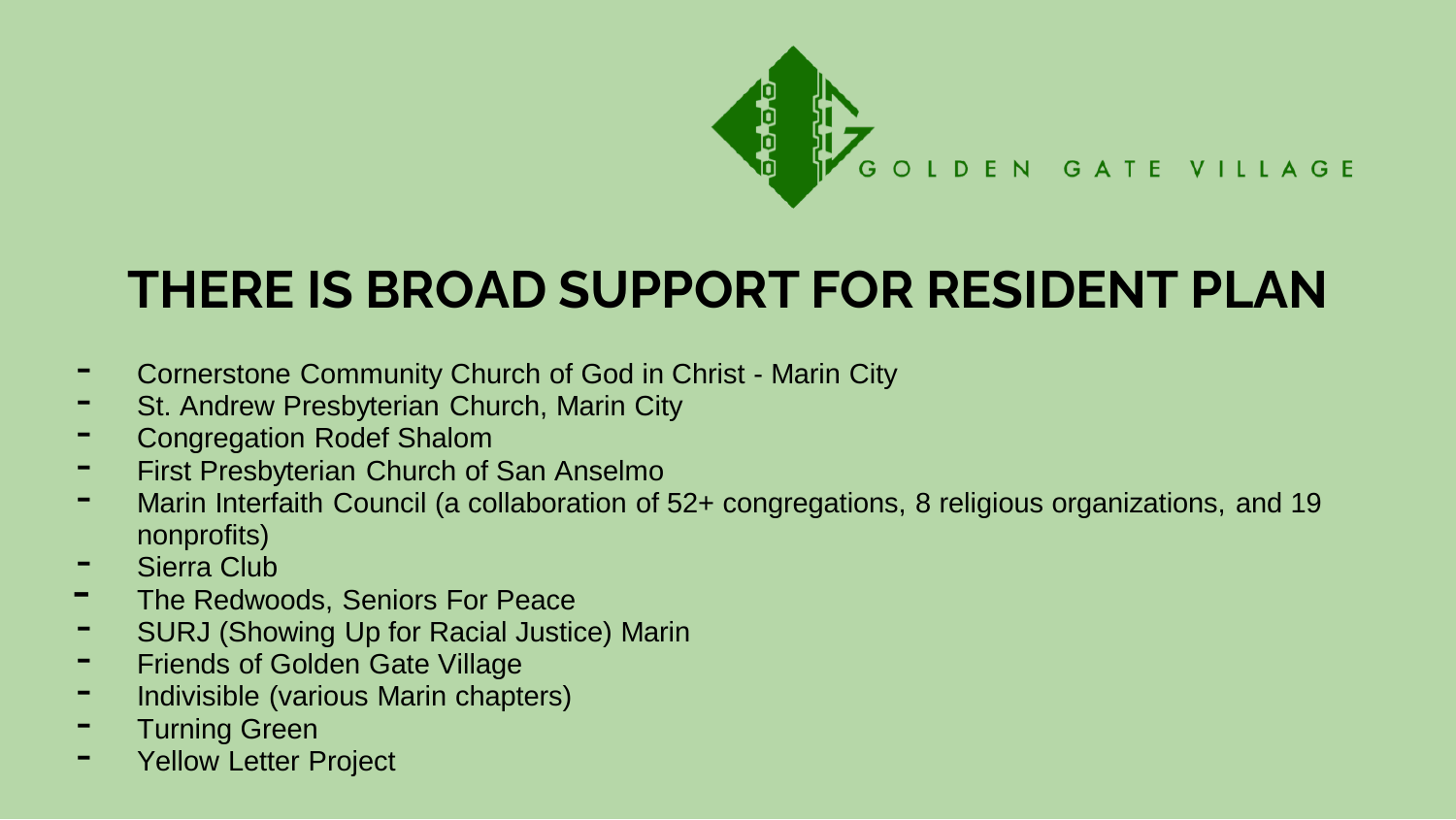

### **SUPPORTERS CONTINUED**

- 350 Marin
- Conscious Kitchen
- **Performing Stars**
- Green New Deal Marin City Coalition
- ISOJI
- Horizon Community School
- ML King Jr. Coalition
- Moms Advocating Sustainability
- Shore Up Marin City
- Social Justice Center of Marin
- Systems Thinking Marin
- **Watershed Alliance of Marin**
- Women Helping All People
- Marin City Community Services District
- Marin City Arts & Culture
- **Bridge the Gap**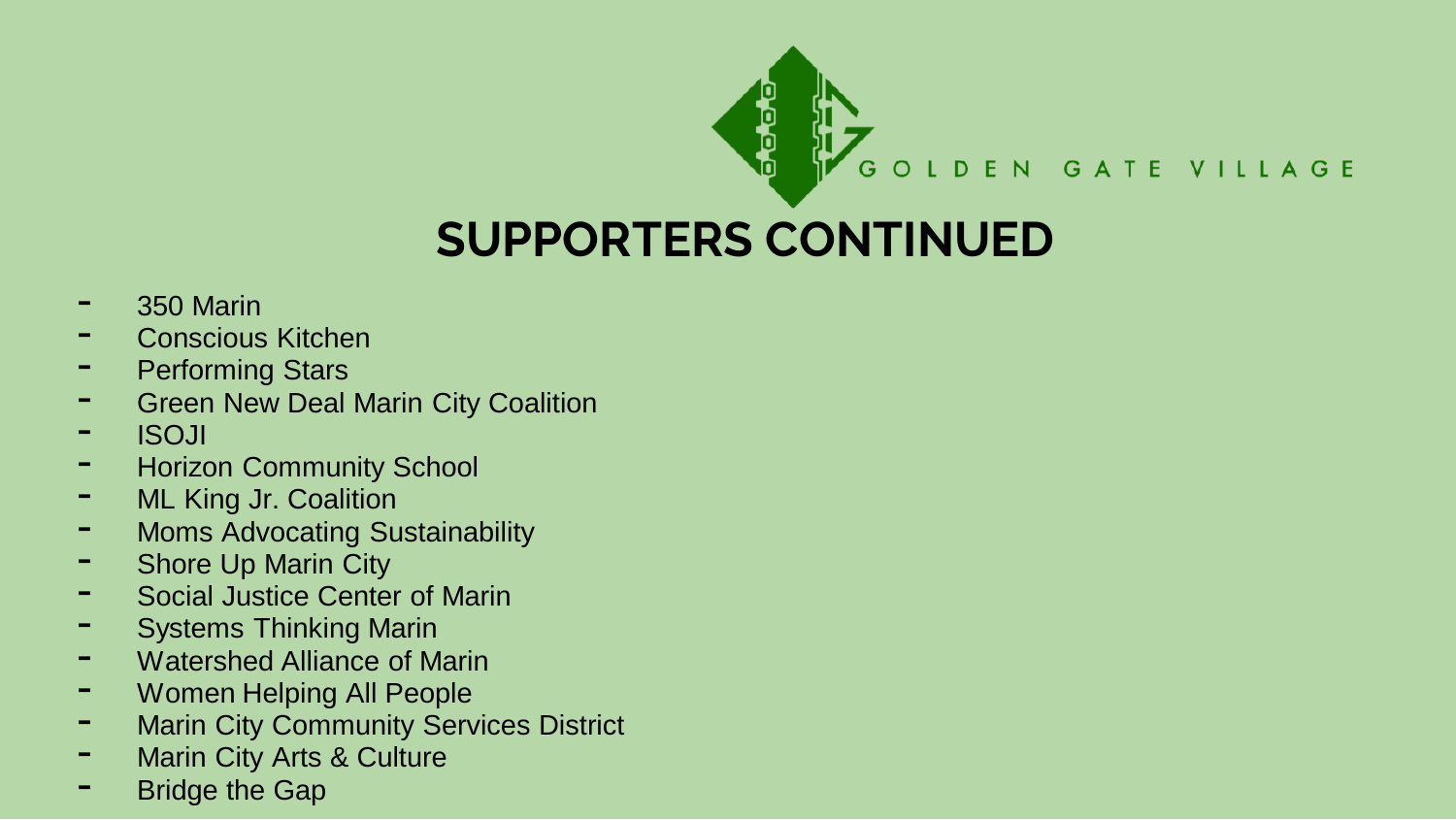

#### **SUMMARY: BENEFITS OF RESIDENT PLAN**

- Addresses failing physical scores from HUD more quickly than other plans
- No new construction
- Minimizes time and cost of environmental analysis, including Section 106 analysis
- Preservation of historic buildings
- No displacement of tenants
- Less expensive to build
- Creates sustainable, resilient community
- Provides resident equity and job training opportunities
- Maintains direct outdoor access for all units (key element of healthy living communities)
- Enjoys support from broad coalition of Marin organizations
- **-** Resonates with Marin County voters